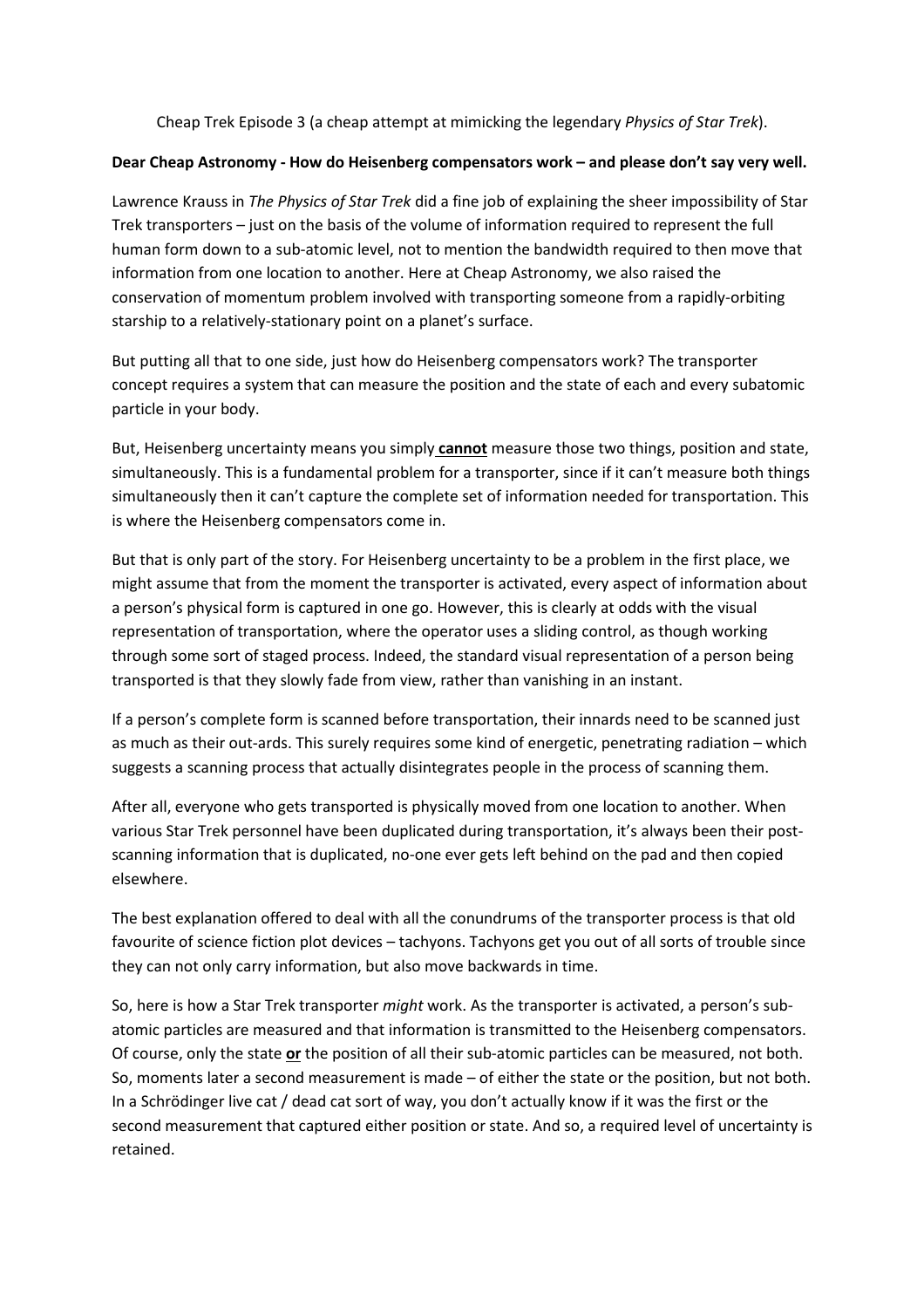Anyway, the results of the second measurement are transmitted by tachyons back in time to the Heisenberg compensators so that the second measurement arrives at exactly the same time as the first measurement arrives, meaning that the Heisenberg compensators receive two simultaneous measures of both the position and the state of all the subatomic particles in a person's body.

The tachyons also work around the problem of the scanning process. If you ever decide to try transporting, you will die horribly as you are bathed in tissue-destroying radiation, while the transporter scans all your body's information from the outside in. However, that moment of appalled awareness gets shifted into an alternate universe, as tachyons arrive from the past to provide your complete measurements to the Heisenberg compensators.

The Heisenberg compensators act by integrating the two sets of parallel information about you into one and then deleting one 'dead cat' version of events from history. So from your revised time-line perspective, the transporter switched on and then you found yourself rematerialised in another location – no fuss and no mess.

And so, hooray for Heisenberg compensators.

## **Dear Cheap Astronomy – How does impulse drive work?**

As we all know from watching Star Trek, a standard star ship has warp drive for long hauls, impulse engines for scooting around subliminally and thrusters to manoeuvre in and out of space dock.

Impulse engines, as they described in Star Trek background texts, are quite plausible in concept, even though they are not something we could build today. Firstly they rely on fusion reactors, so they require some technology that we are yet to fully harness. But harnessing fusion is certainly feasible. We have already managed a few small-scale demonstration projects here on Earth.

The fusion reactions that we have managed here on Earth use deuterium, which is a hydrogen isotope made of one proton and one neutron. Tritium has also been used on occasions, which is one proton with two neutrons. To make fusion work, particles of either deuterium or tritium are forcefully driven together. Forcefully driving them together can be achieved by electromagnets or by lasers – and it generally has to happen under very high local temperatures. We have managed to achieve particle fusion under these conditions, but we are yet to generate more energy from the fusion than was first put in to power the electromagnets… or the lasers… or whatever. Nonetheless, most people think that gaining power from a fusion reactor is just an engineering problem – and it is a nut that we will crack before long.

Of course, in the Star Trek universe, that nut has long been cracked and fusion reactors work magnificently. Star Trek impulse engines have fusion reactors that work a bit like a mini-Sun. So, not only do you get fusion energy, but the reactors also produce charged plasma as a by-product. The plasma can then be used as a propellant – after accelerating it through a series of magnetic coils that are themselves powered by energy produced from the fusion reactions.

This is the most plausible application of fusion reactors to physically move a spacecraft. The heat and light produced by fusion aren't very effective as propellants since they don't have mass. If you want